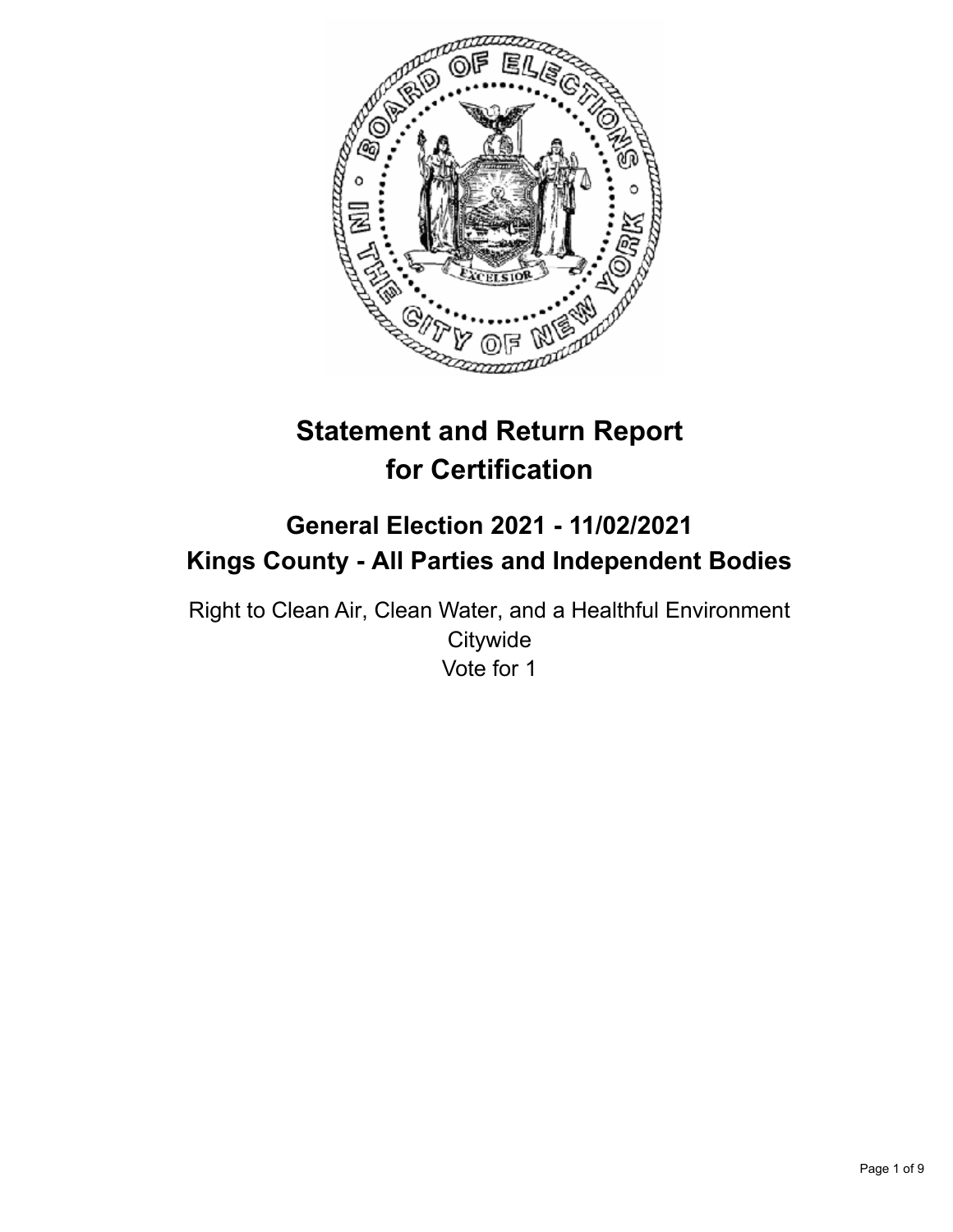

| <b>PUBLIC COUNTER</b>                                    | 17,610 |
|----------------------------------------------------------|--------|
| MANUALLY COUNTED EMERGENCY                               |        |
| ABSENTEE / MILITARY                                      | 1,105  |
| AFFIDAVIT                                                | 75     |
| <b>Total Ballots</b>                                     | 18,791 |
| Less - Inapplicable Federal/Special Presidential Ballots | 0      |
| <b>Total Applicable Ballots</b>                          | 18,791 |
| <b>YES</b>                                               | 8,490  |
| <b>NO</b>                                                | 4,393  |
| <b>Total Votes</b>                                       | 12,883 |
| Unrecorded                                               | 5.908  |

## **Assembly District 42**

| PUBLIC COUNTER                                           | 15,941 |
|----------------------------------------------------------|--------|
| MANUALLY COUNTED EMERGENCY                               | 0      |
| ABSENTEE / MILITARY                                      | 953    |
| AFFIDAVIT                                                | 88     |
| <b>Total Ballots</b>                                     | 16,982 |
| Less - Inapplicable Federal/Special Presidential Ballots | 0      |
| <b>Total Applicable Ballots</b>                          | 16,982 |
| <b>YES</b>                                               | 10,028 |
| <b>NO</b>                                                | 1,810  |
| <b>Total Votes</b>                                       | 11,838 |
| Unrecorded                                               | 5.144  |

| <b>PUBLIC COUNTER</b>                                    | 18,497   |
|----------------------------------------------------------|----------|
| <b>MANUALLY COUNTED EMERGENCY</b>                        | $\Omega$ |
| ABSENTEE / MILITARY                                      | 1,043    |
| <b>AFFIDAVIT</b>                                         | 130      |
| <b>Total Ballots</b>                                     | 19,670   |
| Less - Inapplicable Federal/Special Presidential Ballots | 0        |
| <b>Total Applicable Ballots</b>                          | 19,670   |
| <b>YES</b>                                               | 13,372   |
| <b>NO</b>                                                | 1,538    |
| <b>Total Votes</b>                                       | 14,910   |
| Unrecorded                                               | 4.760    |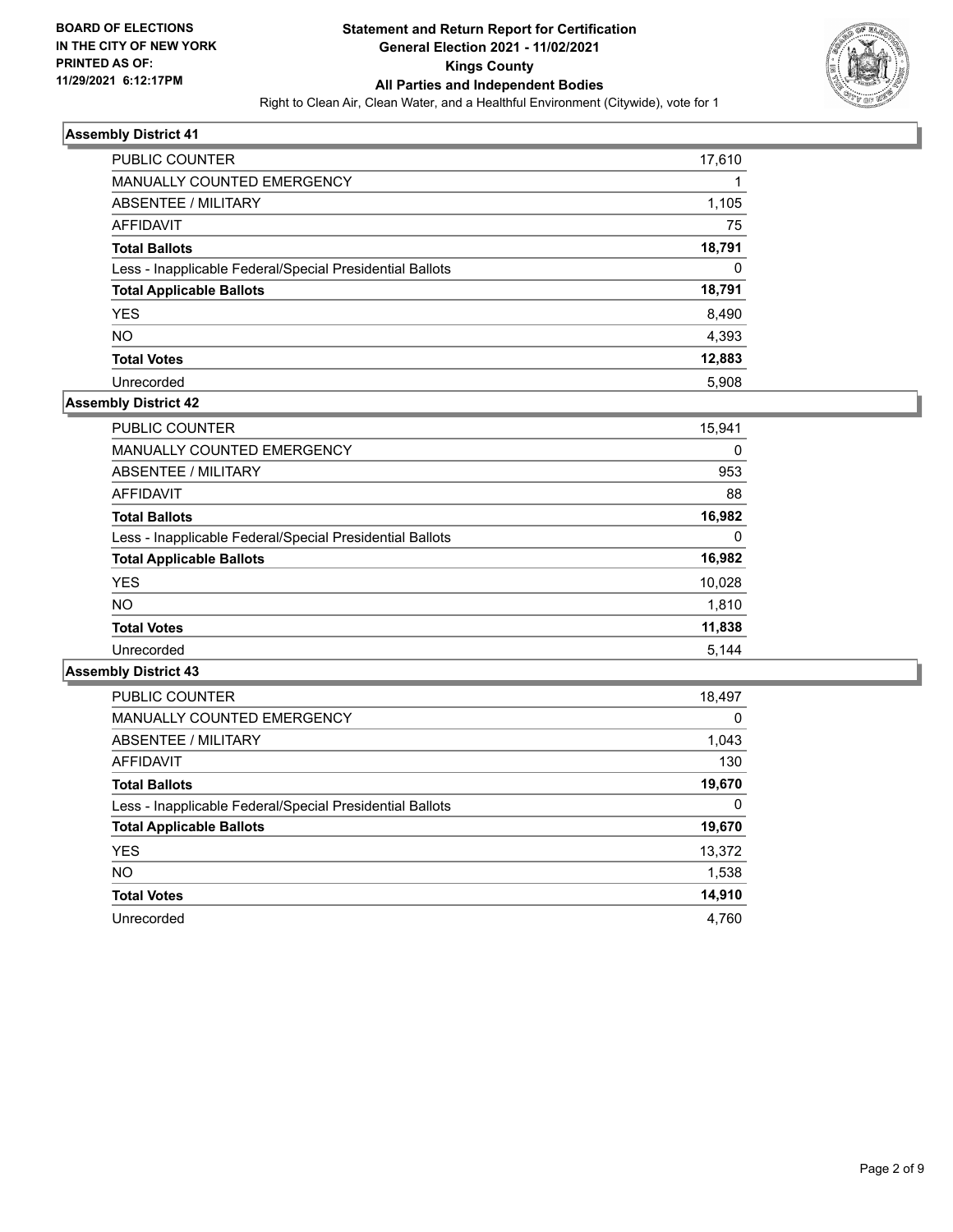

| <b>PUBLIC COUNTER</b>                                    | 21,427 |
|----------------------------------------------------------|--------|
| <b>MANUALLY COUNTED EMERGENCY</b>                        |        |
| ABSENTEE / MILITARY                                      | 1,126  |
| AFFIDAVIT                                                | 202    |
| <b>Total Ballots</b>                                     | 22,756 |
| Less - Inapplicable Federal/Special Presidential Ballots | 0      |
| <b>Total Applicable Ballots</b>                          | 22,756 |
| <b>YES</b>                                               | 15,283 |
| <b>NO</b>                                                | 2,973  |
| <b>Total Votes</b>                                       | 18,256 |
| Unrecorded                                               | 4.500  |

#### **Assembly District 45**

| <b>PUBLIC COUNTER</b>                                    | 12,692 |
|----------------------------------------------------------|--------|
| <b>MANUALLY COUNTED EMERGENCY</b>                        | 0      |
| ABSENTEE / MILITARY                                      | 787    |
| AFFIDAVIT                                                | 79     |
| <b>Total Ballots</b>                                     | 13,558 |
| Less - Inapplicable Federal/Special Presidential Ballots | 0      |
| <b>Total Applicable Ballots</b>                          | 13,558 |
| <b>YES</b>                                               | 4,481  |
| <b>NO</b>                                                | 4.197  |
| <b>Total Votes</b>                                       | 8,678  |
| Unrecorded                                               | 4,880  |
|                                                          |        |

| <b>PUBLIC COUNTER</b>                                    | 19,198   |
|----------------------------------------------------------|----------|
| <b>MANUALLY COUNTED EMERGENCY</b>                        | $\Omega$ |
| ABSENTEE / MILITARY                                      | 1,186    |
| <b>AFFIDAVIT</b>                                         | 132      |
| <b>Total Ballots</b>                                     | 20,516   |
| Less - Inapplicable Federal/Special Presidential Ballots | $\Omega$ |
| <b>Total Applicable Ballots</b>                          | 20,516   |
| <b>YES</b>                                               | 9,875    |
| <b>NO</b>                                                | 4.147    |
| <b>Total Votes</b>                                       | 14,022   |
| Unrecorded                                               | 6.494    |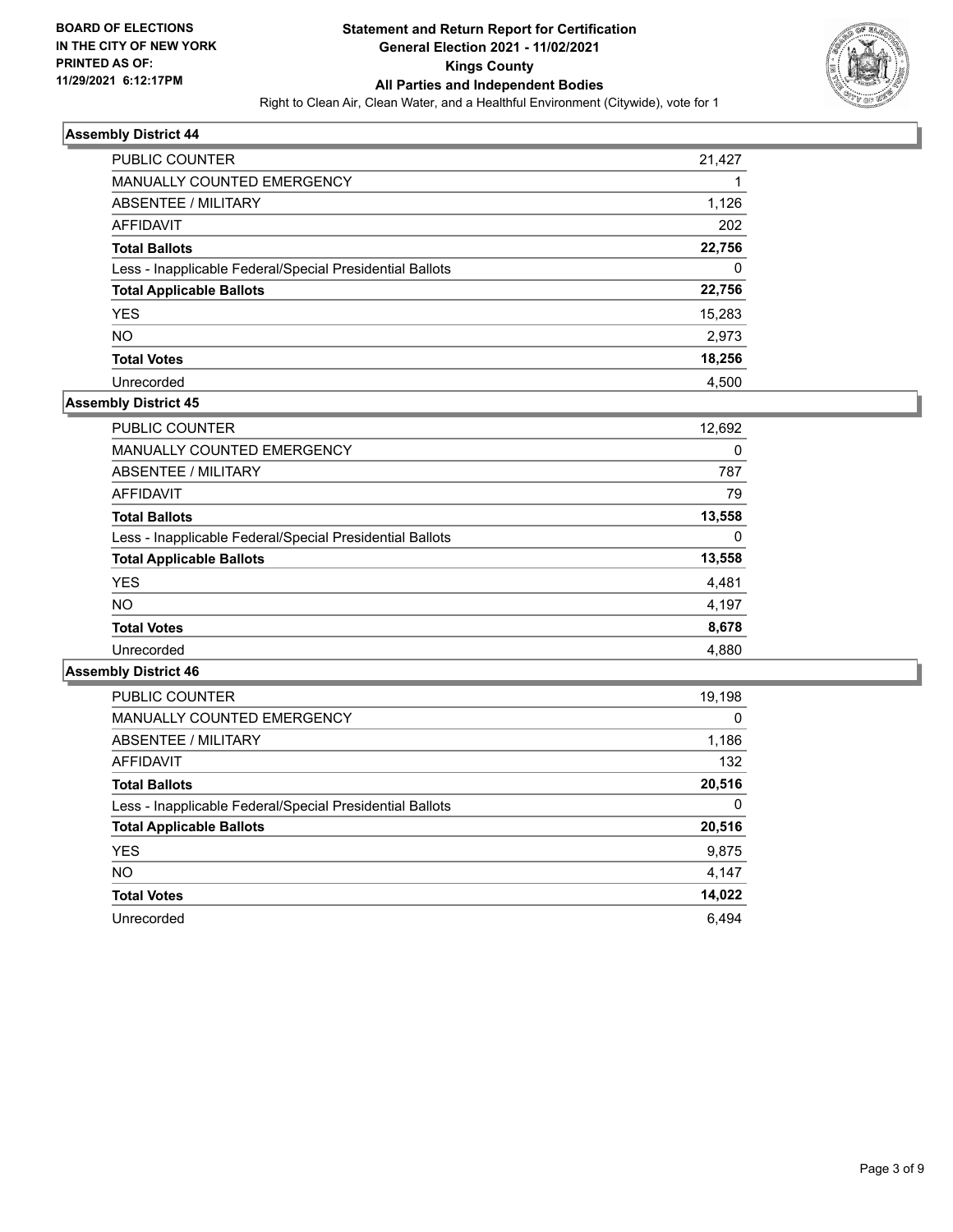

| PUBLIC COUNTER                                           | 10,459 |
|----------------------------------------------------------|--------|
| MANUALLY COUNTED EMERGENCY                               | 0      |
| ABSENTEE / MILITARY                                      | 712    |
| AFFIDAVIT                                                | 58     |
| <b>Total Ballots</b>                                     | 11,229 |
| Less - Inapplicable Federal/Special Presidential Ballots | 0      |
| <b>Total Applicable Ballots</b>                          | 11,229 |
| <b>YES</b>                                               | 4,916  |
| <b>NO</b>                                                | 2,308  |
| <b>Total Votes</b>                                       | 7,224  |
| Unrecorded                                               | 4.005  |

## **Assembly District 48**

| <b>PUBLIC COUNTER</b>                                    | 11,155   |
|----------------------------------------------------------|----------|
| <b>MANUALLY COUNTED EMERGENCY</b>                        |          |
| ABSENTEE / MILITARY                                      | 474      |
| AFFIDAVIT                                                | 52       |
| <b>Total Ballots</b>                                     | 11,682   |
| Less - Inapplicable Federal/Special Presidential Ballots | $\Omega$ |
| <b>Total Applicable Ballots</b>                          | 11,682   |
| <b>YES</b>                                               | 2,689    |
| <b>NO</b>                                                | 5,875    |
| <b>Total Votes</b>                                       | 8,564    |
| Unrecorded                                               | 3,118    |

| <b>PUBLIC COUNTER</b>                                    | 8,565 |
|----------------------------------------------------------|-------|
| <b>MANUALLY COUNTED EMERGENCY</b>                        | 2     |
| ABSENTEE / MILITARY                                      | 592   |
| <b>AFFIDAVIT</b>                                         | 60    |
| <b>Total Ballots</b>                                     | 9,219 |
| Less - Inapplicable Federal/Special Presidential Ballots | 0     |
| <b>Total Applicable Ballots</b>                          | 9,219 |
| <b>YES</b>                                               | 4,164 |
| NO.                                                      | 2,027 |
| <b>Total Votes</b>                                       | 6,191 |
| Unrecorded                                               | 3.028 |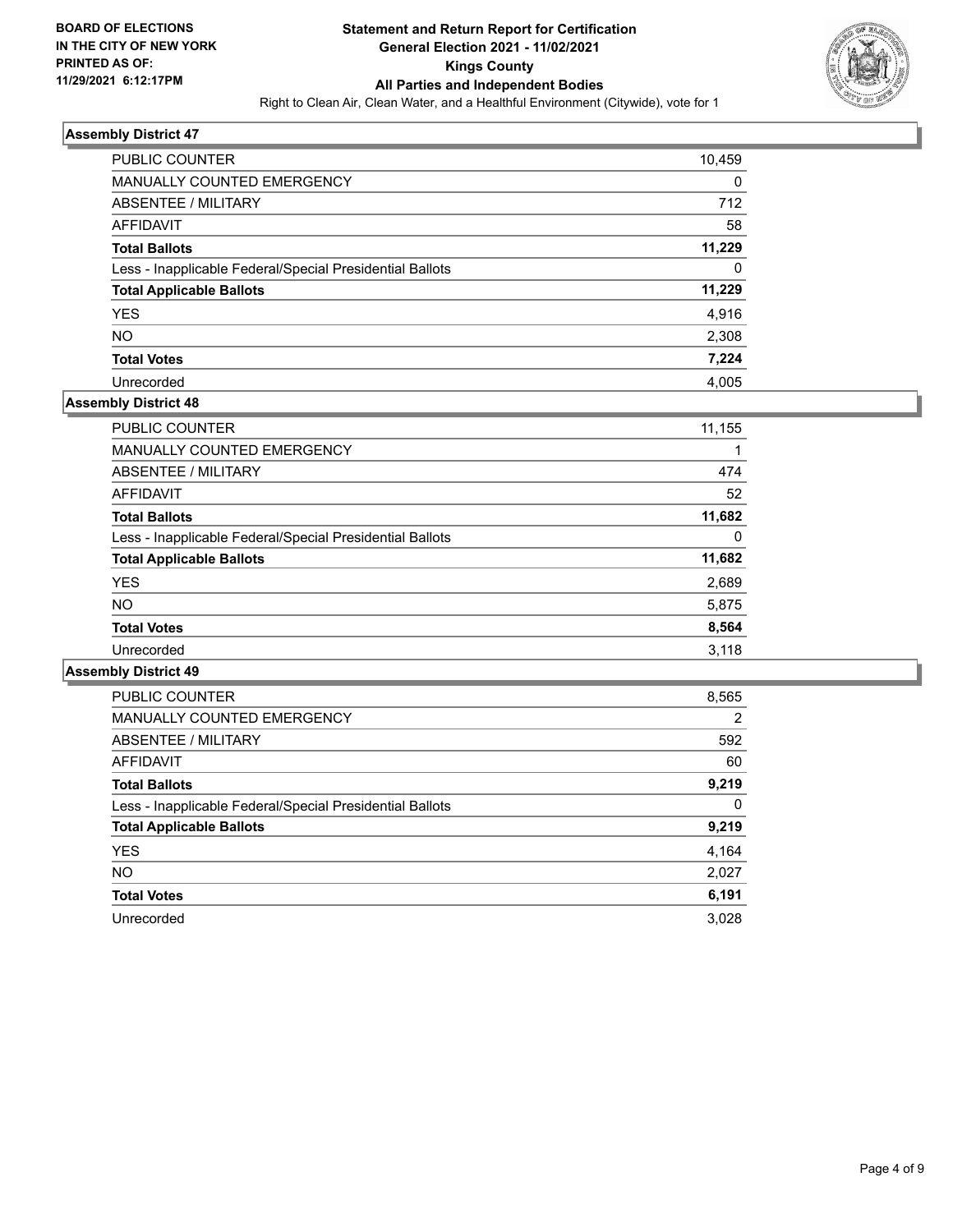

| <b>PUBLIC COUNTER</b>                                    | 14,567 |
|----------------------------------------------------------|--------|
| MANUALLY COUNTED EMERGENCY                               | 0      |
| ABSENTEE / MILITARY                                      | 738    |
| AFFIDAVIT                                                | 157    |
| <b>Total Ballots</b>                                     | 15,462 |
| Less - Inapplicable Federal/Special Presidential Ballots | 0      |
| <b>Total Applicable Ballots</b>                          | 15,462 |
| <b>YES</b>                                               | 10,299 |
| <b>NO</b>                                                | 1,749  |
| <b>Total Votes</b>                                       | 12,048 |
| Unrecorded                                               | 3.414  |

## **Assembly District 51**

| 11,706 |
|--------|
| 0      |
| 532    |
| 97     |
| 12,335 |
| 0      |
| 12,335 |
| 7,632  |
| 1,116  |
| 8,748  |
| 3,587  |
|        |

| <b>PUBLIC COUNTER</b>                                    | 31,316 |
|----------------------------------------------------------|--------|
| <b>MANUALLY COUNTED EMERGENCY</b>                        |        |
| ABSENTEE / MILITARY                                      | 2,163  |
| <b>AFFIDAVIT</b>                                         | 343    |
| <b>Total Ballots</b>                                     | 33,823 |
| Less - Inapplicable Federal/Special Presidential Ballots | 0      |
| <b>Total Applicable Ballots</b>                          | 33,823 |
| <b>YES</b>                                               | 26,636 |
| <b>NO</b>                                                | 2,495  |
| <b>Total Votes</b>                                       | 29,131 |
| Unrecorded                                               | 4.692  |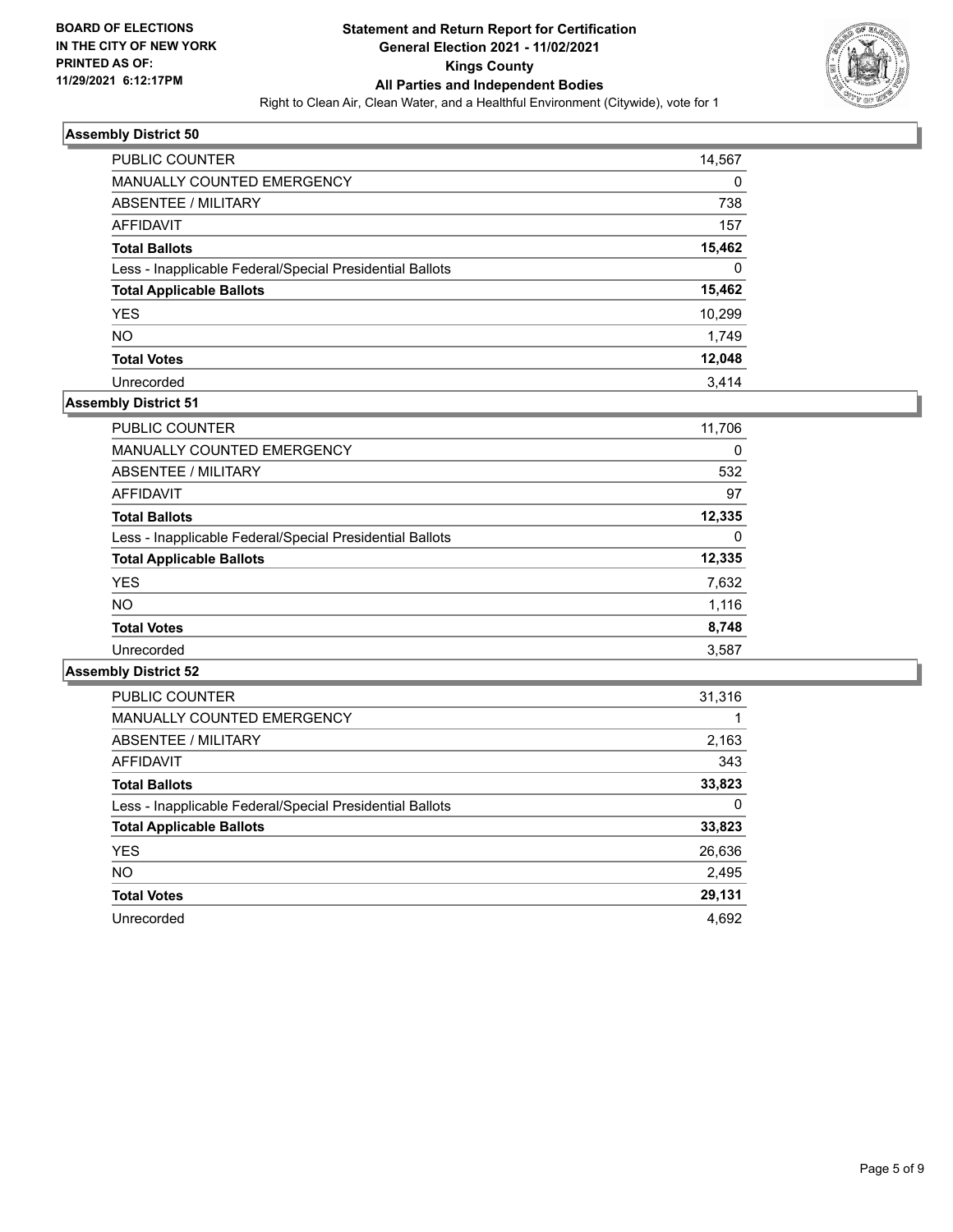

| <b>PUBLIC COUNTER</b>                                    | 12,239 |
|----------------------------------------------------------|--------|
| MANUALLY COUNTED EMERGENCY                               |        |
| ABSENTEE / MILITARY                                      | 436    |
| AFFIDAVIT                                                | 127    |
| <b>Total Ballots</b>                                     | 12,803 |
| Less - Inapplicable Federal/Special Presidential Ballots | 0      |
| <b>Total Applicable Ballots</b>                          | 12,803 |
| <b>YES</b>                                               | 8,423  |
| <b>NO</b>                                                | 632    |
| <b>Total Votes</b>                                       | 9,055  |
| Unrecorded                                               | 3.748  |

#### **Assembly District 54**

| 9,171 |
|-------|
| 0     |
| 367   |
| 76    |
| 9,614 |
| 0     |
| 9,614 |
| 5,952 |
| 360   |
| 6,312 |
| 3.302 |
|       |

| <b>PUBLIC COUNTER</b>                                    | 12,441   |
|----------------------------------------------------------|----------|
| <b>MANUALLY COUNTED EMERGENCY</b>                        | $\Omega$ |
| ABSENTEE / MILITARY                                      | 541      |
| <b>AFFIDAVIT</b>                                         | 56       |
| <b>Total Ballots</b>                                     | 13,038   |
| Less - Inapplicable Federal/Special Presidential Ballots | 0        |
| <b>Total Applicable Ballots</b>                          | 13,038   |
| <b>YES</b>                                               | 8,444    |
| NO.                                                      | 376      |
| <b>Total Votes</b>                                       | 8,820    |
| Unrecorded                                               | 4.218    |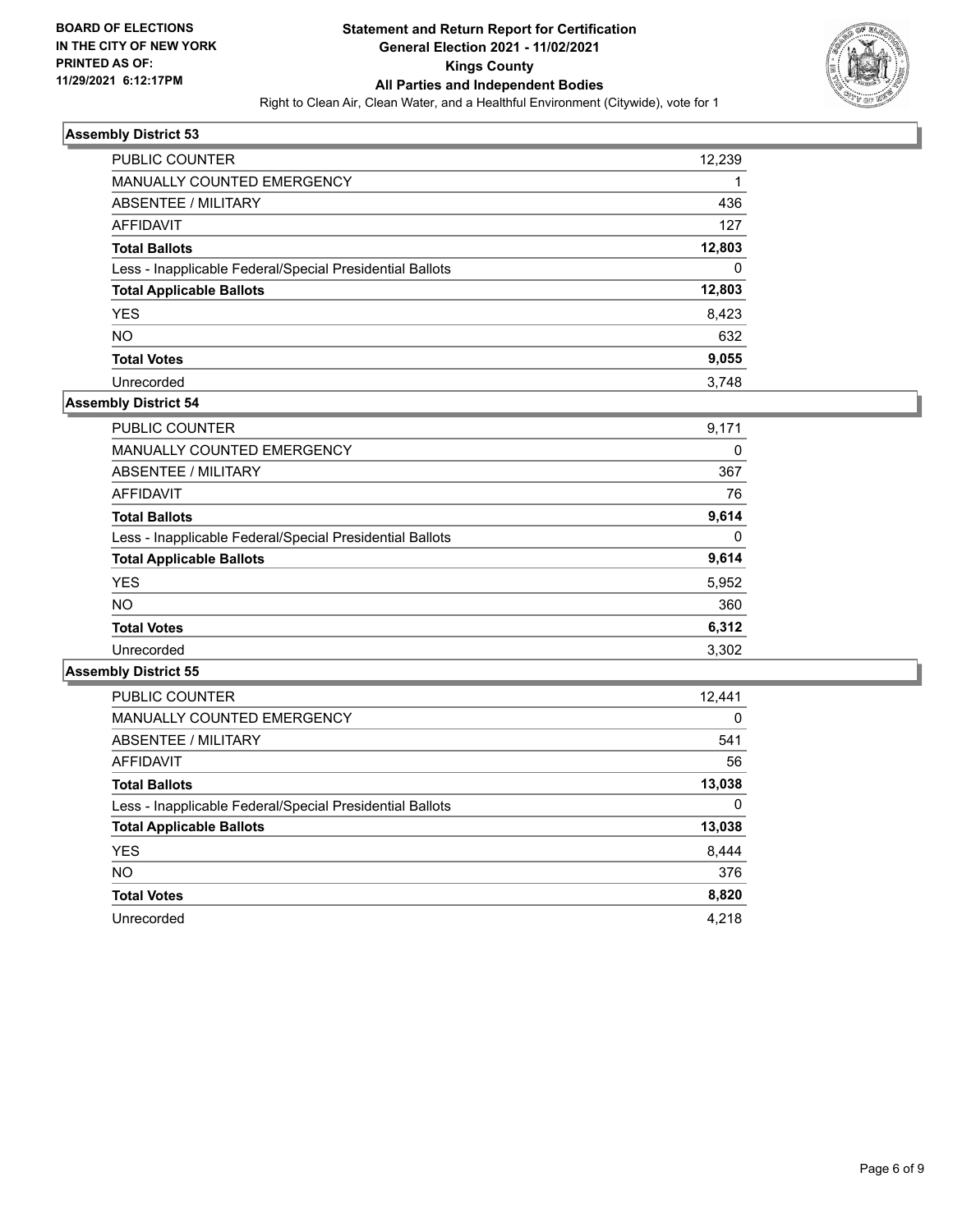

| <b>PUBLIC COUNTER</b>                                    | 17,140 |
|----------------------------------------------------------|--------|
| <b>MANUALLY COUNTED EMERGENCY</b>                        |        |
| ABSENTEE / MILITARY                                      | 761    |
| AFFIDAVIT                                                | 162    |
| <b>Total Ballots</b>                                     | 18,064 |
| Less - Inapplicable Federal/Special Presidential Ballots | 0      |
| <b>Total Applicable Ballots</b>                          | 18,064 |
| <b>YES</b>                                               | 13.229 |
| <b>NO</b>                                                | 527    |
| <b>Total Votes</b>                                       | 13,756 |
| Unrecorded                                               | 4.308  |

## **Assembly District 57**

| 26,178 |
|--------|
| 0      |
| 1,374  |
| 251    |
| 27,803 |
| 0      |
| 27,803 |
| 21,568 |
| 950    |
| 22,518 |
| 5,285  |
|        |

| <b>PUBLIC COUNTER</b>                                    | 16,282   |
|----------------------------------------------------------|----------|
| <b>MANUALLY COUNTED EMERGENCY</b>                        | $\Omega$ |
| ABSENTEE / MILITARY                                      | 786      |
| <b>AFFIDAVIT</b>                                         | 41       |
| <b>Total Ballots</b>                                     | 17,109   |
| Less - Inapplicable Federal/Special Presidential Ballots | 0        |
| <b>Total Applicable Ballots</b>                          | 17,109   |
| <b>YES</b>                                               | 11,332   |
| NO.                                                      | 456      |
| <b>Total Votes</b>                                       | 11,788   |
| Unrecorded                                               | 5.321    |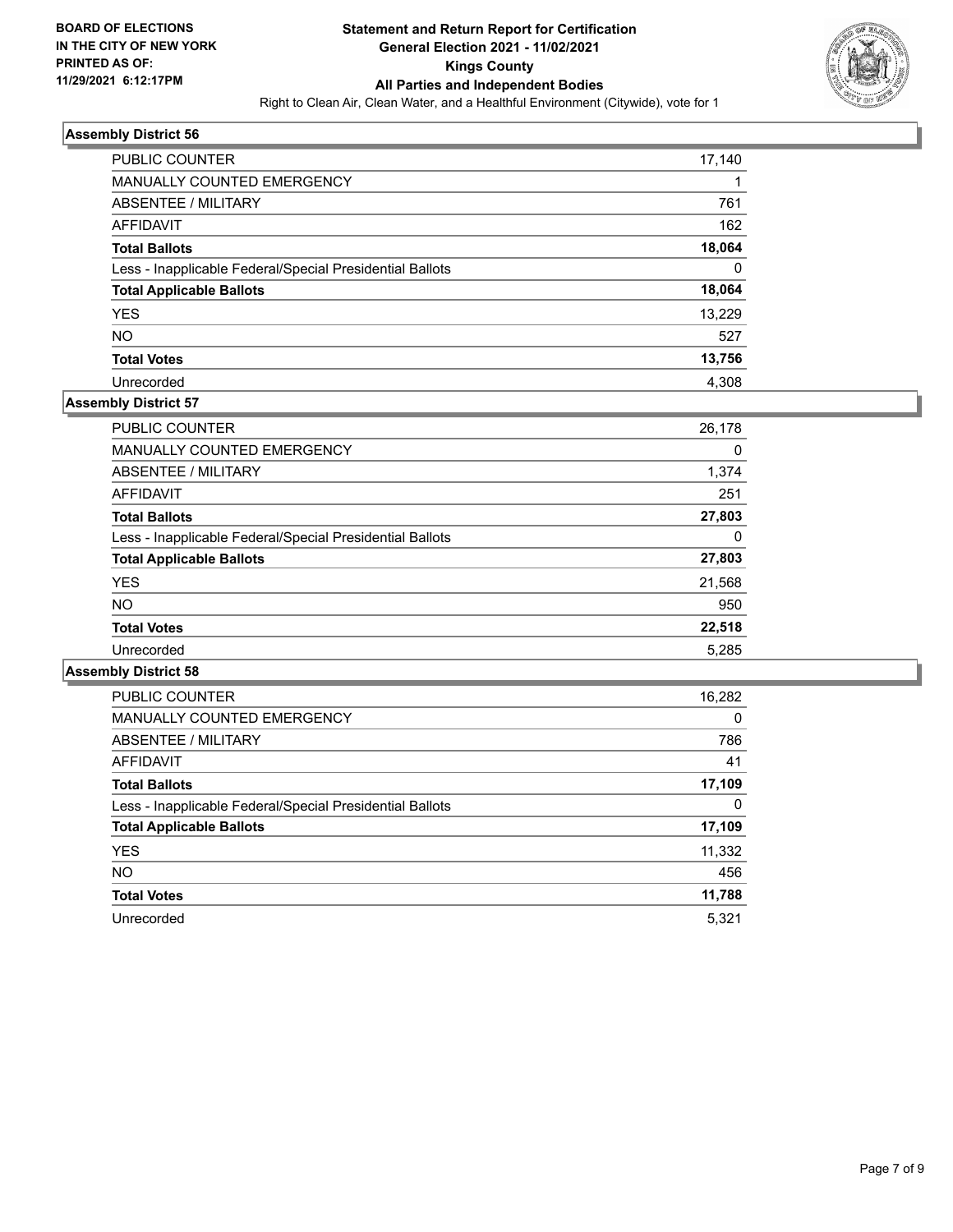

| PUBLIC COUNTER                                           | 19,797   |
|----------------------------------------------------------|----------|
| MANUALLY COUNTED EMERGENCY                               | 0        |
| ABSENTEE / MILITARY                                      | 873      |
| AFFIDAVIT                                                | 85       |
| <b>Total Ballots</b>                                     | 20,755   |
| Less - Inapplicable Federal/Special Presidential Ballots | $\Omega$ |
| <b>Total Applicable Ballots</b>                          | 20,755   |
| <b>YES</b>                                               | 11,177   |
| <b>NO</b>                                                | 3,244    |
| <b>Total Votes</b>                                       | 14,421   |
| Unrecorded                                               | 6.334    |

#### **Assembly District 60**

| <b>PUBLIC COUNTER</b>                                    | 14,318 |
|----------------------------------------------------------|--------|
| <b>MANUALLY COUNTED EMERGENCY</b>                        | 0      |
| ABSENTEE / MILITARY                                      | 639    |
| AFFIDAVIT                                                | 75     |
| <b>Total Ballots</b>                                     | 15.032 |
| Less - Inapplicable Federal/Special Presidential Ballots | 0      |
| <b>Total Applicable Ballots</b>                          | 15,032 |
| <b>YES</b>                                               | 9,092  |
| <b>NO</b>                                                | 425    |
| <b>Total Votes</b>                                       | 9,517  |
| Unrecorded                                               | 5.515  |

| <b>PUBLIC COUNTER</b>                                    | 5,542 |
|----------------------------------------------------------|-------|
| <b>MANUALLY COUNTED EMERGENCY</b>                        |       |
| ABSENTEE / MILITARY                                      | 382   |
| <b>AFFIDAVIT</b>                                         | 37    |
| <b>Total Ballots</b>                                     | 5,962 |
| Less - Inapplicable Federal/Special Presidential Ballots | 0     |
| <b>Total Applicable Ballots</b>                          | 5,962 |
| <b>YES</b>                                               | 3,690 |
| NO.                                                      | 1,182 |
| <b>Total Votes</b>                                       | 4,872 |
| Unrecorded                                               | 1.090 |